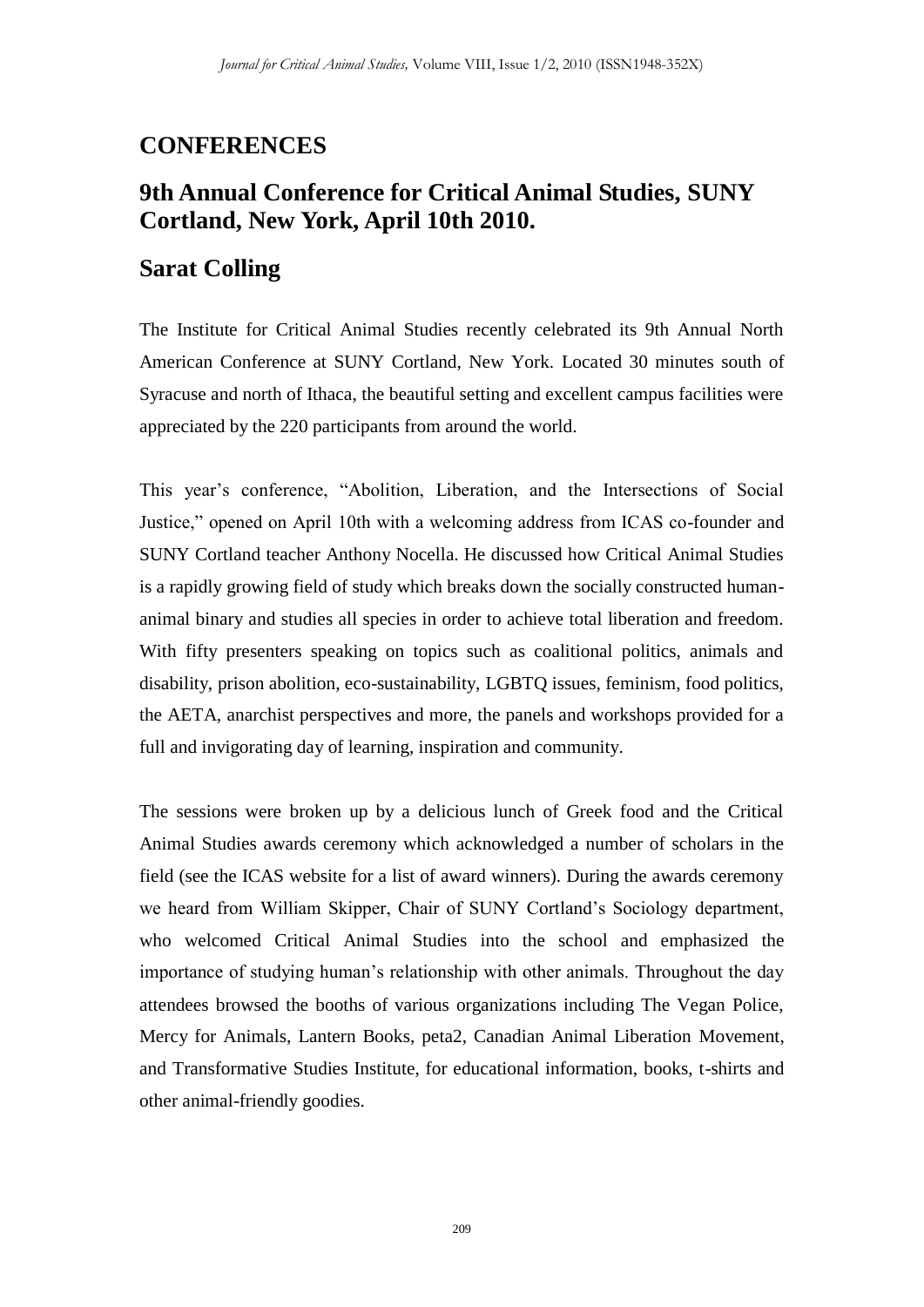Norm Phelps, an animal rights activist and author of 25 years, Andrew Jones, a Professor of Sociology researching the cultural and structural roots of the ecological crisis, and Lauren Corman, who teaches Critical Animal Studies at Brock University gave the plenary talk. Their thought provoking presentations were followed by an interesting discussion on eco-feminism and to what degree animal advocates should build coalitions with other social justice movements. It was an honor to hear from them, as well as all of the other fabulous presenters who work toward compassion for all. Finally, the day ended with a screening of the newly released documentary film Skin Trade.

A tour of the Watkins Glen Farm Sanctuary on April 11th served as an appropriate closing event for the ICAS conference. During the tour over 50 participants had the opportunity to connect with nonhuman animals who have been rescued from various situations of cruelty, such as factory farming. As the ICAS activists and academics work for animal liberation, it was a pleasure to spend the afternoon supporting an organization dedicated to compassionate living through rescues, education and advocacy.

The Critical Animal Studies conference is run entirely by volunteers. While previously free, this year ICAS charged a fifteen dollar registration fee to cover costs. We anticipated 100-150 attendees and were pleasantly surprised to find out that more than 220 people showed up for the conference! However, due to this year's popularity we sincerely apologize if anyone did not receive everything on the lunch menu, and appreciate your understanding. To remedy this, next year we will provide an online registration option so that everyone may register conveniently prior to the conference.

ICAS would like to express much appreciation to those who made the event happen. This includes the SUNY Cortland sponsors: Women's Studies Center for Gender and Intercultural Studies (CGIS), Anarchist Studies Initiative, Institute for Disability Studies, Department of Sociology, Anthropology, and Criminology Center for Ethics, Peace, and Social Justice (CEPS), Criminology Club, Social Advocacy and Systems Change Journal, and Wagadu: A Journal of Transnational Women's and Gender Studies; as well as the Non-SUNY Cortland sponsors: Central New York Peace Studies Consortium, Center for Green Criminology and Security Studies,